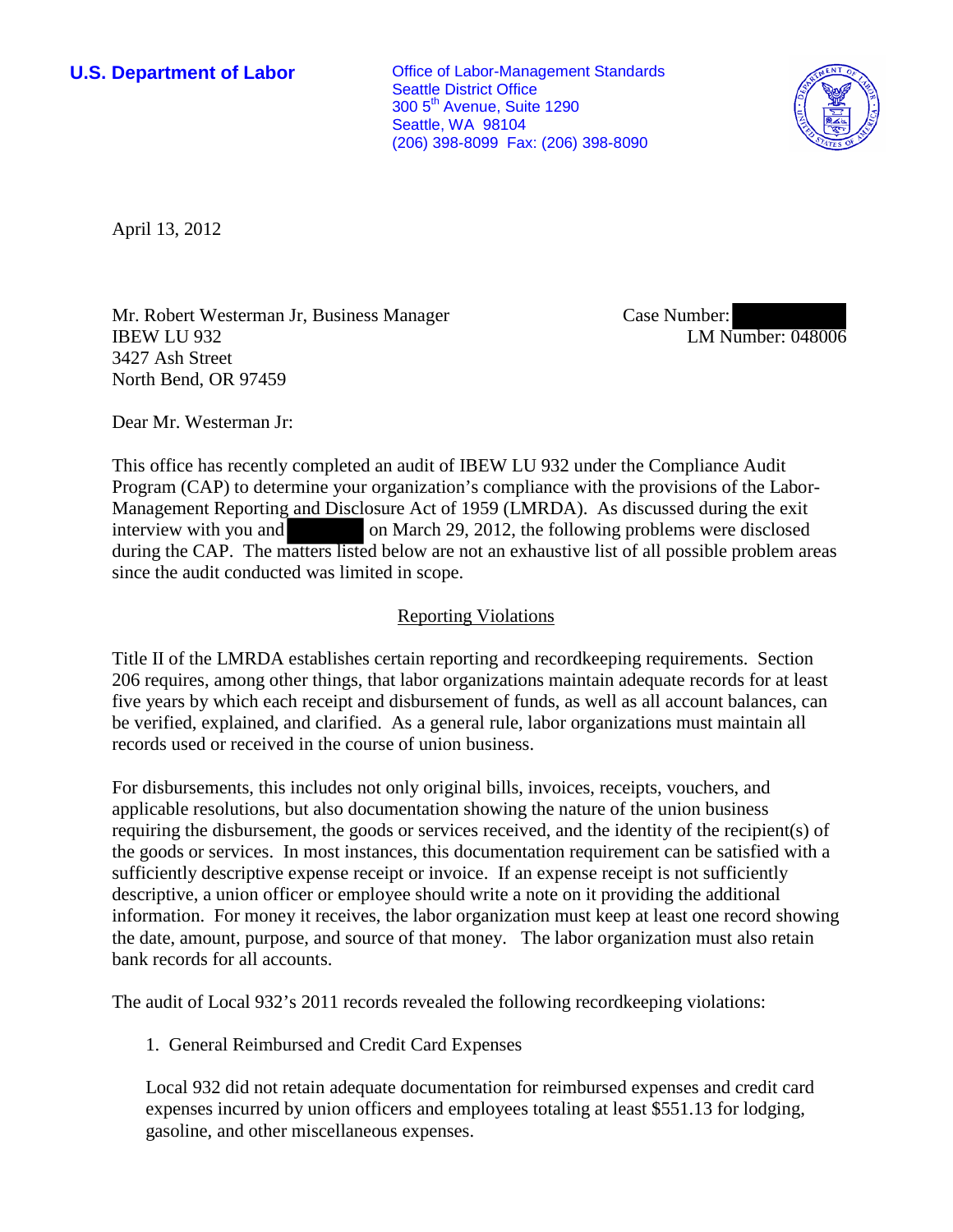As noted above, labor organizations must retain original receipts, bills, and vouchers for all disbursements. The president and treasurer (or corresponding principal officers) of your union, who are required to sign your union's LM report, are responsible for properly maintaining union records.

## 2. Meal Expenses

Local 932 did not require officers and employees to submit itemized receipts for meal expenses totaling at least \$665.63. The union must maintain itemized receipts provided by restaurants to officers and employees. These itemized receipts are necessary to determine if such disbursements are for union business purposes and to sufficiently fulfill the recordkeeping requirement of LMRDA Section 206.

Local 932 records of meal expenses did not always include written explanations of union business conducted or the names and titles of the persons incurring the restaurant charges. For example, 7 of the meal expenses did not include the union purpose and 2 of the meal expenses did not include the attendees. Union records of meal expenses must include written explanations of the union business conducted and the full names and titles of all persons who incurred the restaurant charges. Also, the records retained must identify the names of the restaurants where the officers or employees incurred meal expenses.

Based on your assurance that Local 932 will retain adequate documentation in the future, OLMS will take no further enforcement action at this time regarding the above violations

## Reporting Violations

The audit disclosed a violation of LMRDA Section 201(b), which requires labor organizations to file annual financial reports accurately disclosing their financial condition and operations. The Labor Organization Annual Report (Form LM-2) filed by Local 932 for the fiscal year ended December 31, 2011, was deficient in the following areas:

1. Disbursements to Officers and Employees (LM-2)

Local 932 did not report the names of some officers and the total amounts of payments to them or on their behalf in Schedule 11 (All Officers and Disbursements to Officers) and Schedule 12 (Disbursements to Employees). The union must report in Schedule 11 all persons who held office during the year, regardless of whether they received any payments from the union. The union must report Lost Time payments even if the labor organization does not otherwise consider them to be employees or does not make any other direct or indirect disbursements to them.

The union must report in Column F of Schedules 11 and 12 (Disbursements for Official Business) direct disbursements to officers and employees for reimbursement of expenses they incurred while conducting union business. In addition, the union must report in Column